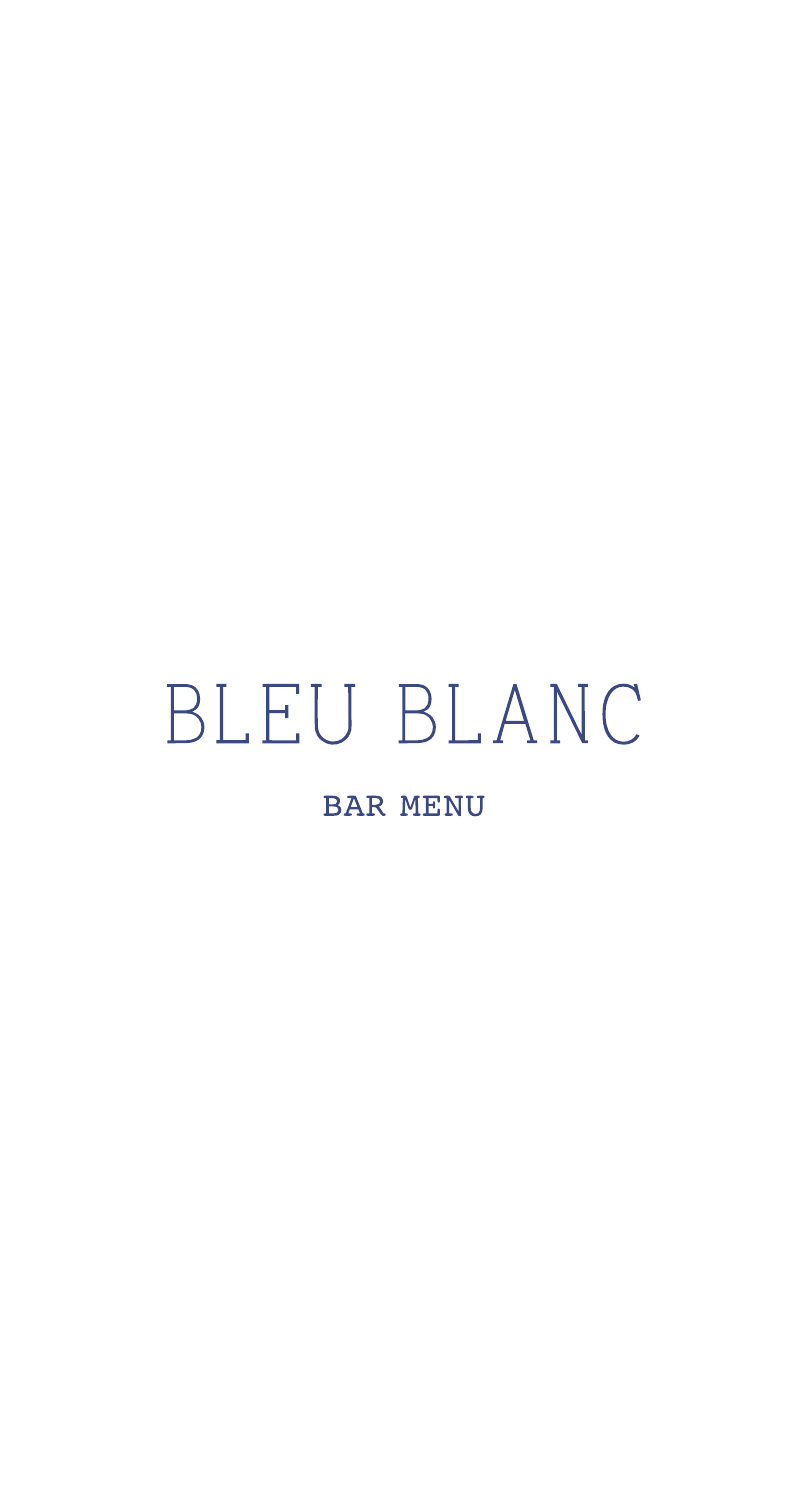# SIGNATURE

| Sangaree           | 70 |
|--------------------|----|
| Mix Berry          |    |
| Amontillado Sherry |    |
| Chambord           |    |
| Cedrata            |    |
|                    |    |
| Peach-65           | 75 |
| Peach              |    |
| Elderflower        |    |
| Mint & Cucumber    |    |
| Bubbly             |    |
| Pink, Wild & Gin   | 55 |
| Mint Leaf          |    |
| Pink Gin           |    |
| Wild Berry         |    |
| Tonic              |    |
|                    |    |
| Encantador         | 55 |
| Smoked Ginger      |    |
| El Jimador Tequila |    |
| Lime               |    |
| Mandarin           |    |
|                    |    |
| Kaperol Fizz       | 90 |
| Pineapple          |    |
| Aperol             |    |
| Cassis             |    |
| Champagne          |    |
| Currant Affairs    | 60 |

| Red Currants |
|--------------|

Vodka Orange Curacao Guava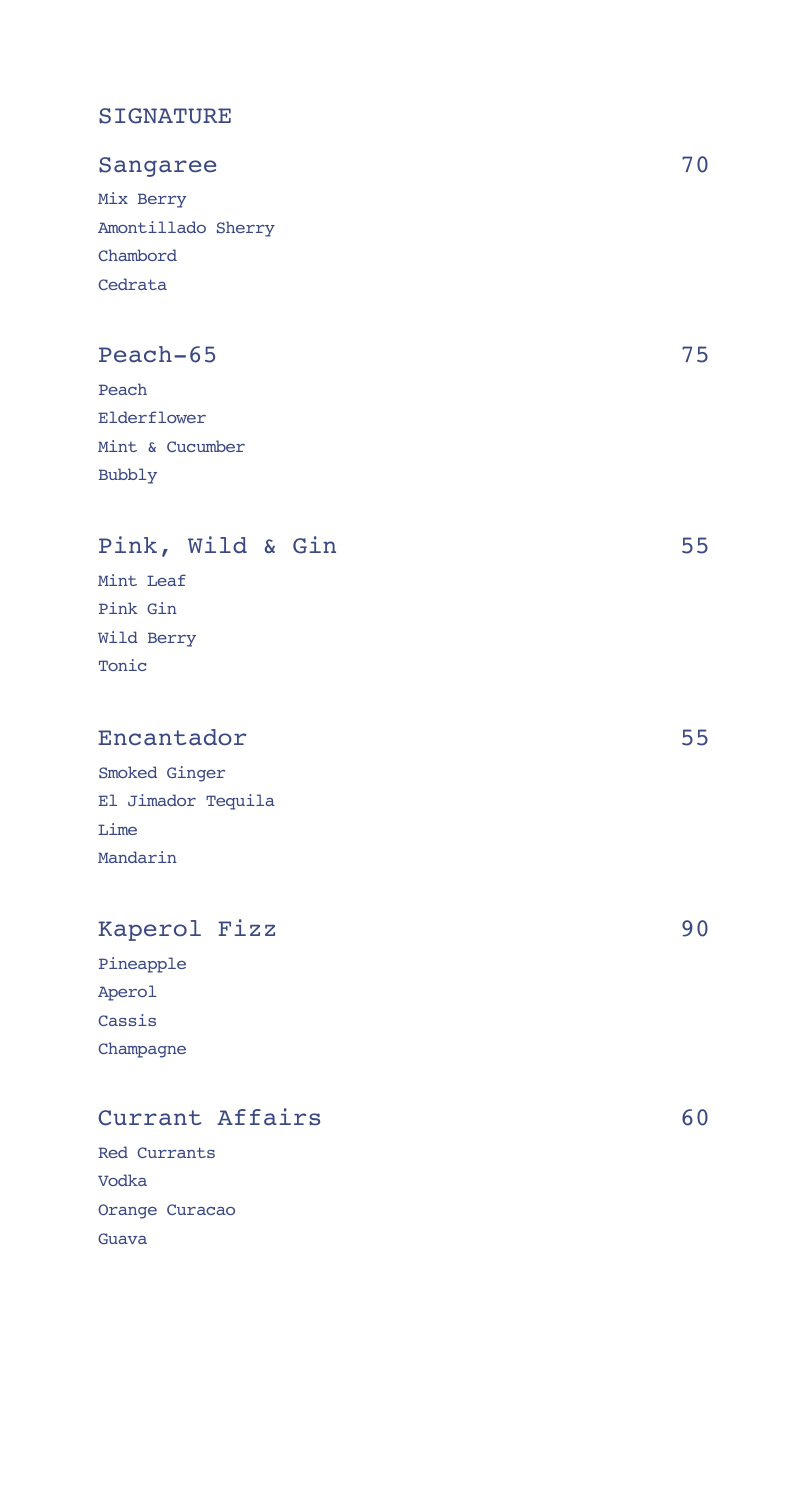# West Creole Sour 55

Spiced Rum Lemon Marjoram Aquafaba

# Blanc Pina Negroni 65

Suze Coconut Pineapple Bitters Lemon

## CHAUFFEUR COMPANIONS

## ZERO ALCOHOL SELECTION

| WINE                           | Glass | Bottle |
|--------------------------------|-------|--------|
| Torres Natureo Blanco, Spain   | 45    | 225    |
| Torres Natureo Rojo, Spain     | 45    | 225    |
| Alavie Bubbly Aperitif, France | 60    | 325    |

#### 0.0% BEERS

|  |  |  |  | Biere Des Amis Belgian Blonde 0,0% |  |
|--|--|--|--|------------------------------------|--|
|--|--|--|--|------------------------------------|--|

## SOFT COCKTAILS

| Grononi<br>Bitters, aromatized grape, juniper hydro                          | 50 |
|------------------------------------------------------------------------------|----|
| My Peaches Be Crazy<br>Peach Puree, Lemon, Sweetener, Alavie Bubbly Aperitif | 60 |
| Banana Date New Fashion<br>Stryk Rum 0.0%, Banana, Date                      | 50 |
| Light and Breezy                                                             | 50 |

Stryk Rum 0.0%, Raspberry Cordial, Soda Water

## $\mathbf{B\&T}$  50

Stryk Juniper 0.0%, Elderflower cordial, Tonic Water

#### SOFT SPIRIT

| Stryk Juniper 0.0%, with Tonic Water |  |
|--------------------------------------|--|
| Stryk Rum 0.0%, with Pepsi           |  |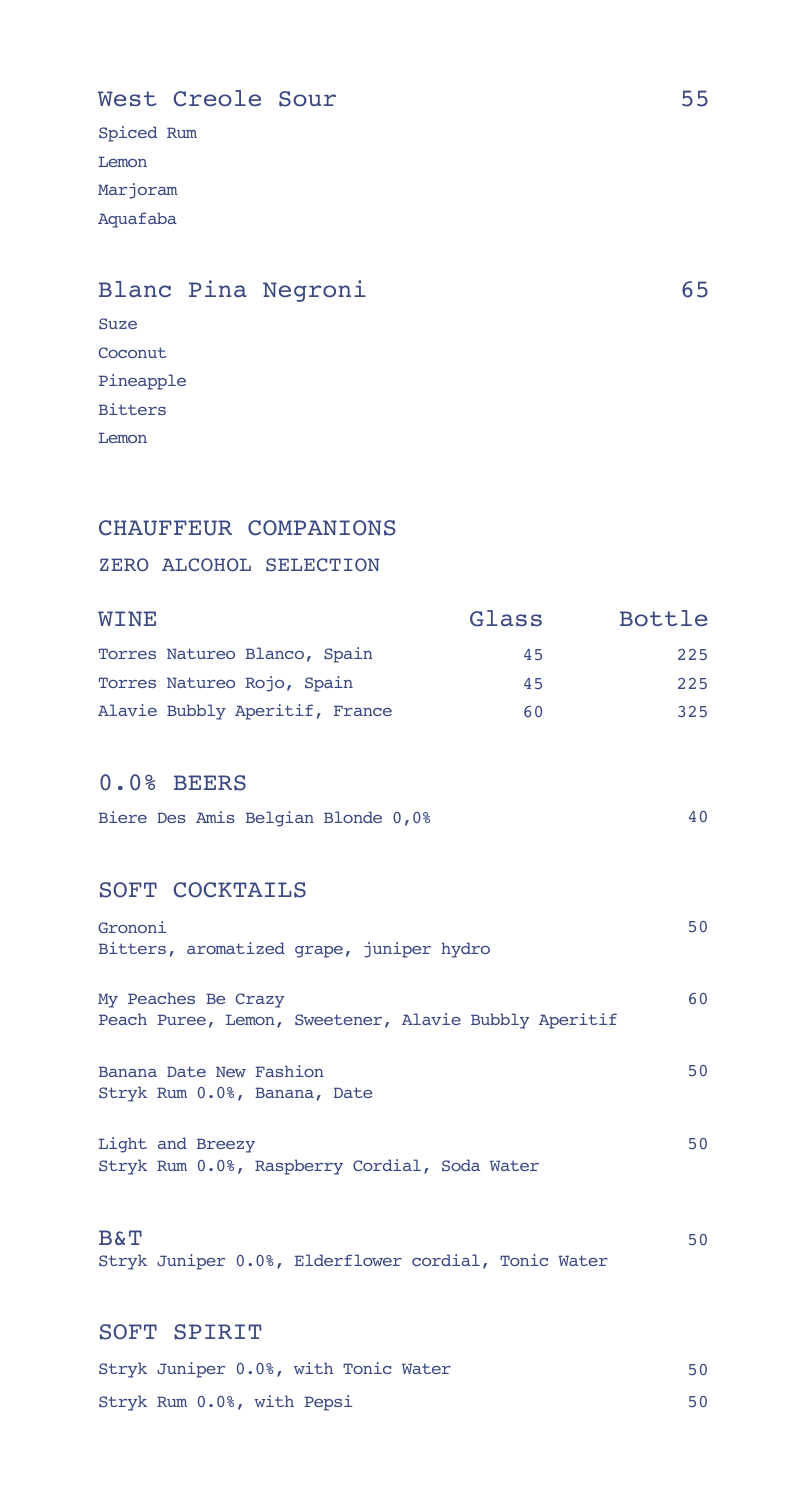# SPIRIT

| BEER By Bottle |    |
|----------------|----|
| PERONI         | 60 |
| CORONA         | 60 |
| HEINEKEN       | 50 |
|                |    |

#### VODKA

| STOLI BY ELITE     | 50  |
|--------------------|-----|
| <b>GREYGOOSE</b>   | 70  |
| <b>CIROC</b>       | 70  |
| <b>BELVEDERE</b>   | 80  |
| <b>BELUGA GOLD</b> | 180 |

## RUM

| <b>SAILOR JERRY</b>          | 55  |
|------------------------------|-----|
| <b>APPLETON 12YRS</b>        | 55  |
| MATUSALEM GRAN RESERVA 23YRS | 85  |
| RON ZACAPA 23YRS             | 90  |
| RON ZACAPA XO                | 120 |

## GIN

| <b>HENDRICKS</b>    | 55 |
|---------------------|----|
| <b>BEEFEATER 24</b> | 65 |
| <b>ROKU</b>         | 75 |
| <b>BOLS GENEVER</b> | 75 |
| MONKEY 47           | 85 |

# TEQUILLA

| PATRON XO                 | 60  |
|---------------------------|-----|
| PATRON REPOSADO           | 80  |
| <b>PATRON SILVER</b>      | 80  |
| DON JULIO BLANCO          | 90  |
| <b>DON JULIO REPOSADO</b> | 100 |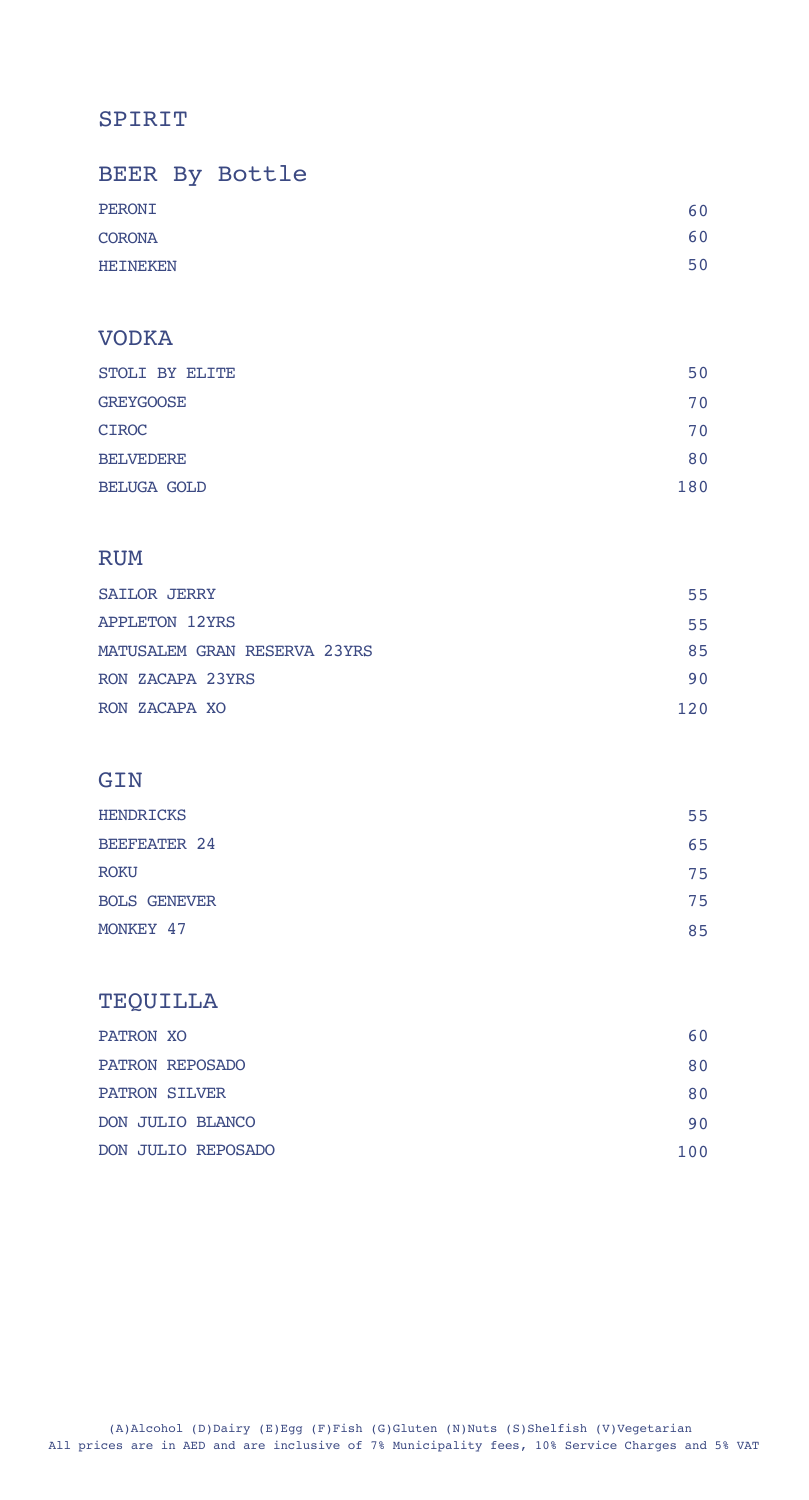#### WHISKEY - BOURBON / TENNESSE

| JACK DANIEL'S NO.7                 | 60 |
|------------------------------------|----|
| MAKER'S MARK                       | 65 |
| <b>WOODFORD</b>                    | 65 |
| <b>BULLET BOURBON</b>              | 65 |
| <b>JACK DANIEL'S SINGLE BARREL</b> | 85 |

# SINGLE MALT

| GLENFIDDICH 12          | 85  |
|-------------------------|-----|
| <b>GLENFIDDICH 15</b>   | 100 |
| <b>GLENFIDDICH 18</b>   | 110 |
| <b>GLENFIDDICH 21</b>   | 180 |
| HIGHLAND PARK 12        | 70  |
| <b>HIGHLAND PARK 18</b> | 120 |
| <b>HIGHLAND PARK 25</b> | 545 |
| <b>TALISKER 10YRS</b>   | 65  |
| LAPHROAIG 10YRS         | 80  |
| DALWHINNIE 15YRS        | 105 |
| OBAN 14YRS              | 170 |
| LAGAVULIN 16YRS         | 180 |

### BLENDED – SCOTCH

| CHIVAS 12          | 60  |
|--------------------|-----|
| CHIVAS 18          | 95  |
| MONKEY SHOULDER    | 55  |
| JW DOUBLE BLACK    | 70  |
| <b>JW PLATINUM</b> | 95  |
| JW BLUE LABEL      | 350 |

#### **COGNAC**

| COURVOISIER VS          | 60  |
|-------------------------|-----|
| <b>COURVOISIER VSOP</b> | 75  |
| REMY MARTIN VSOP        | 100 |
| CASTAREDE ARMAGNAC VSOP | 160 |
| COURVOISIER XO          | 250 |